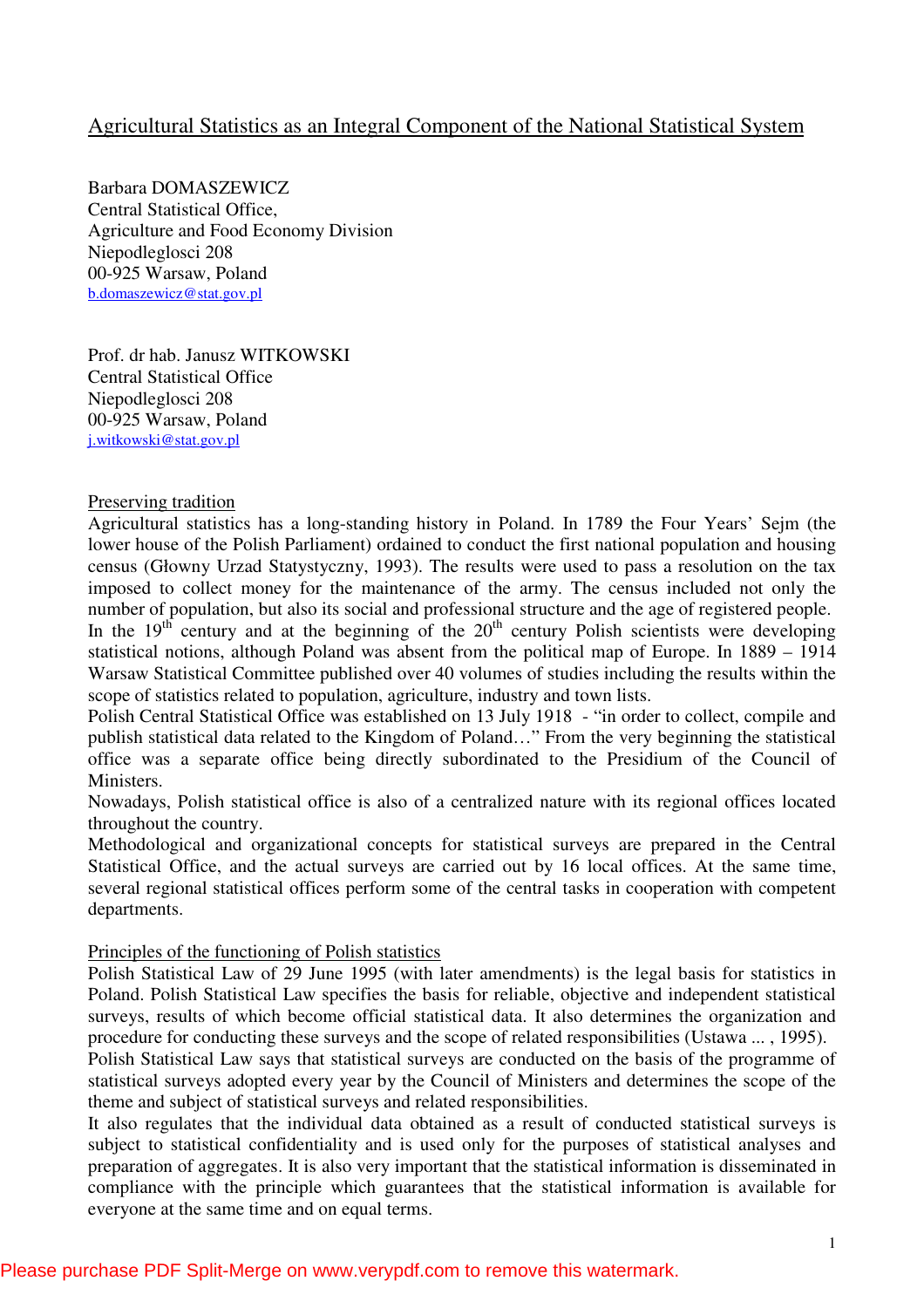Statistical Law also specifies the composition of the Statistical Council which is a consultative and advisory body for the Prime Minister, as well as many other issues important for the functioning of statistics in a democratic country.

The tasks of the Central Statistical Office which, as mentioned earlier, is a centralized office, include not only the preparation of annual programme of statistical surveys, but also concept and methodological works related to the preparation and realization of statistical surveys - virtually in all fields of statistics. The Central Statistical Office is responsible for the maintenance of official registers (of enterprises and territorial division) and statistical registers that serve as sample frames for statistical surveys. One of the registers is the Statistical Farm Register comprising over 2 million of agricultural holdings.

The Central Statistical Office is responsible for approximately 80% of statistical surveys in Poland. The remaining 20% of surveys constitute the surveys conducted by the government administration units – ministries, central offices and the National Bank of Poland. Statistical surveys conducted by those units are also included in the programme of statistical surveys of public statistics and their results constitute official statistical data.

16 statistical offices are located in the provincial capitals and usually they have their local departments to facilitate their work. Statistical offices are responsible for carrying out the statistical surveys in the local area, recruitment of interviewers and preparation of training courses within the scope of agricultural statistical surveys, supervision of conducted surveys and incoming survey forms, logical and accounting control and analyses. Some statistical offices realize central tasks, which means that they cooperate with competent departments of the Central Statistical Office on the development of the methodology of surveys and undertake new initiatives. Within the scope of agricultural statistics – the Central Statistical Office cooperates with 2 regional offices: one of them is responsible for the Statistical Farm Register, and the other for the compilation of the information concerning rural areas.

# Integrating the knowledge about agriculture

First attempts to integrate knowledge about agriculture were undertaken in the 1970s. Easy access to information was necessary for efficient organization of supplies in agriculture and for successful management. The integration of knowledge was also needed for the development of the economy and increasing pace of progress and the scope of information about agriculture. Agricultural statistics was perceived then as a primary source of information for Agricultural Information System. The system had the following main aims: a) informing the authorities and society about the situation in agriculture, b) making decisions at different levels of agricultural economy management, c) controlling and evaluating the tasks of agricultural plan, and d) carrying out scientific research activities (Czerniewski K., 1974).

The increasing needs for information within the scope of agriculture at the beginning of this century indicated the necessity for close cooperation between the Ministry of Agriculture and Rural Development and the Central Statistical Office.

In 2002 an Inter-Departmental Team of Experts for Reorganization of Agricultural Information System was created as a result of the talks between the Ministry of Agriculture and Rural Development and the Central Statistical Office (Raport z prac ..., 2004).

Its main aim was to specify the directions and the way of reorganization of agricultural information system, which would satisfy the needs of both domestic and foreign users. Domestic and Eurostat's needs for information were reviewed and examined, characteristics collected and to be collected by the Central Statistical Office, Ministry of Agriculture and Rural Development, Agricultural Market Agency and Institute of Agricultural and Food Economics were catalogued. The degree of fulfillment of information needs was established and the necessity to eliminate information doubling was indicated in order to reduce the costs of collecting information. The above evaluations also indicated examined characteristics which – after complete introduction of registers created by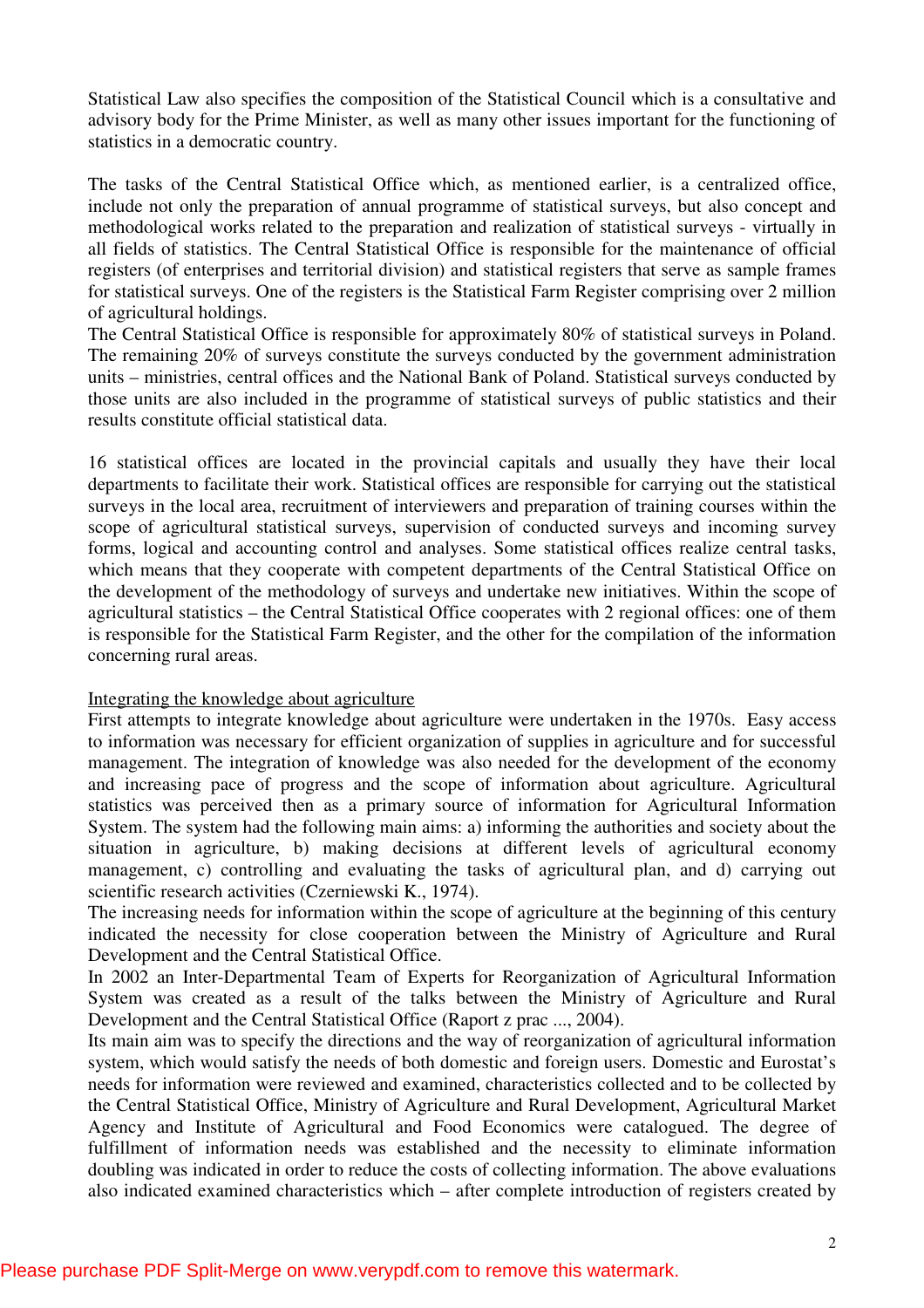government administration units - can be replaced with data from those registers (data concerning livestock and areas of some crops).

Undoubtedly, agricultural surveys conducted by public statistics will be the main element (source of supply) of agricultural information system. Statistics covers the most important fields of agriculture, has thematic and methodological continuity, which ensures the comparability of information in time and long-term monitoring of changes in agriculture. This thesis was already proven during the negotiations concerning Poland's membership in the EU, but it is also used in other negotiation processes in international organizations and bilateral relations with other countries (Matenko K. ,..., 2003).

## Partners of the Central Statistical Office in the scope of agricultural statistics

The Ministry of Agriculture and Rural Development – as the institution responsible for agricultural policy and strategy for rural development - is the main user of statistical data. Therefore, the cooperation with this institutions is very significant for statistics, especially when creating the programme of statistical surveys of public statistics. The Ministry of Agriculture and Rural Development conducts statistical surveys concerning some elements of price statistics, milk statistics, statistics of plant protection chemicals and aquaculture statistics. Moreover, the Ministry created its own Integrated System of Market Agricultural Information for the purposes of common agricultural policy. It contains market information about prices and procurement.

The cooperation between the Central Statistical Office and the Institute of Agricultural and Food Economics is also very important. This cooperation concerns not only the system of collecting and using data from agricultural holdings (Polish FADN), but also from other areas. Agricultural statisticians take actively part in discussions with scientists concerning agricultural markets, forecasts for plant and animal production and other aspects of agricultural production or rural areas, which enables a deeper analysis of phenomena observed in statistical surveys.

The Agency for Restructuring and Modernization of Agriculture and the Agricultural Market Agency in terms of statistics are the most important agencies cooperating with the Central Statistical Office on agricultural statistics. They are both subordinated to the Ministry of Agriculture and Rural Development and they handle the mechanisms of the Common Agricultural Policy. The Agricultural Market Agency gathers information concerning the market of milk and sugar, external trade administration and some elements of market intervention. The Agency for Restructuring and Modernization of Agriculture – being a paying agency – keeps a register of agricultural producers and livestock register. Information from both agencies is used by statisticians in analyses and statements and as a helpful element to update statistical farm register. They are not yet used as the source of data that could replace statistical data.

# Complexity of agricultural surveys

Agricultural statistical surveys are extremely difficult and require specialist knowledge – even in the case of seemingly easy evaluation – because they concern individual elements of production "in progress". Therefore, for example surveys and estimates concerning plant production are conducted at different stages of plants development, starting with the vegetation stage, when plants are in early growth stages of development and the individual yielding elements are not fully formed. Apart from the estimates concerning plant production made by the experts, the Central Statistical Office also conducts a range of sample surveys in agricultural holdings, based on random samples. Those surveys cover the land use, sown area, livestock and the number of other subjects that are of some interest to the recipients of statistical data and are included in the program of statistical surveys. Till 1988, there had been annual agricultural censuses, which were abandoned due to the high costs and now they are conducted according to the calendar and recommendations of international organizations.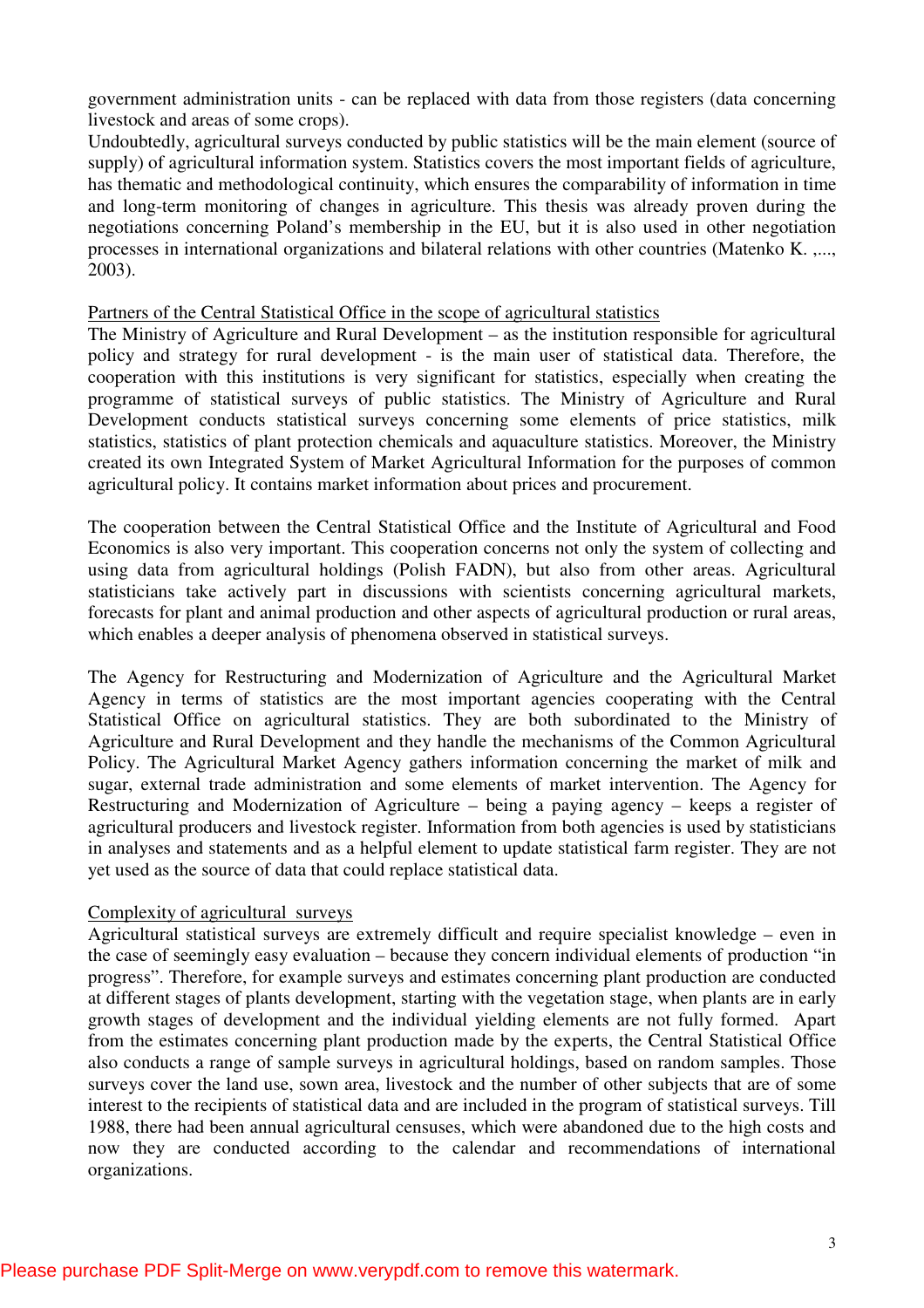However, in modern world it turned out that data concerning agricultural production – amount or quality – are not always sufficient. Rural areas in Poland – and in other countries – have been changing very dynamically in recent years. Farmers' lifestyle and needs are changing, which is connected with better education and mass access to the information – not only through professional press, radio and television, but also the internet. Therefore, agricultural holdings are run in a more modern way, using modern agricultural machines and devices. Farmers are looking for and using effective methods of farming and animal breeding, which increases farm profits. It can be also observed that people from the cities tend to move to the rural areas outside the city and settle down in peaceful and quiet areas surrounded by nature. Social aspect of those migrations is also very important – people move from urban anonymity to open and friendly world of rural population.

Therefore, agricultural statistics is no longer only data concerning plant and animal production, but also spatial characteristics of rural areas in combination with the environment and natural values.

Thus, statistics has to find the answer for all those needs of external recipients - which are signaled not only by politicians and policy-makers, but also by local government activists and scientists – and undertake further activities aimed at the integration of knowledge.

Due to the scale of the problem, statisticians are not always able to face such deep and interdisciplinary analyses. The Central Statistical Office in cooperation with the Institute of Agricultural and Food Economics undertakes efforts to integrate knowledge – either by direct analyses or at least by indicating the sources of statistical information. Censuses are the biggest and the widest sources of statistical information. Poland had a great opportunity and in 2002 there were both Agricultural Census and National Population and Housing Census carried out at the same time. Therefore, issues such as local communities and their social and professional situation, their access to service outlets, education and culture centers were described in the range of statistical and scientific publications.

#### Integration of various fields of statistics

Agricultural statistics in Poland constantly and regularly tries to increase the knowledge on agriculture and rural population, thereby satisfying the demands of society – not only those who make decisions, but also scientific environment that conduct their own analyses based on statistical data. It is necessary to continue the integration of knowledge from different sources – not only from statistical surveys on agriculture, but also from surveys on social statistics and administration. Therefore, agricultural statistics becomes an interdisciplinary field.

Two censuses of 2002 were a rich source of information on agriculture and local communities: Population and Housing Census and Agricultural Census. Preparing these two censuses at the same time allowed for further analyses carried out not only by statisticians from the Central Statistical Office, but also by scientists from research institutes dealing with the issue of rural areas – which, as we all know, means both agricultural production and whole environment and local community.

In the 2002 agricultural census, except for the issues of agricultural production, farmers were asked a number of questions - for example about education level of a person running an agricultural holding, their sex and age, elements of infrastructure of an agricultural holding - for the purposes of the analyses of rural development. These questions, in connection with the National Census and information on living, family, economic and health conditions, constituted a rich source of information for analysts.

Information collected in 2002 censuses, apart from "standard" publications that present the results of the censuses in tabular form, enabled to conduct detailed analyses in cooperation with scientists (research and scientific publications). It was possible to describe social and professional situation of rural population, rural labour market, agricultural production, evolution of agricultural holdings in 1996-2002, or regional diversity of Poland's agriculture. A study describing rural areas in Poland was also prepared, based on the results of the two censuses.

A very important issue in the integration of statistics within the national statistical system is **food safety**. In the process of globalization, free trade and highly developed food industry, this issue is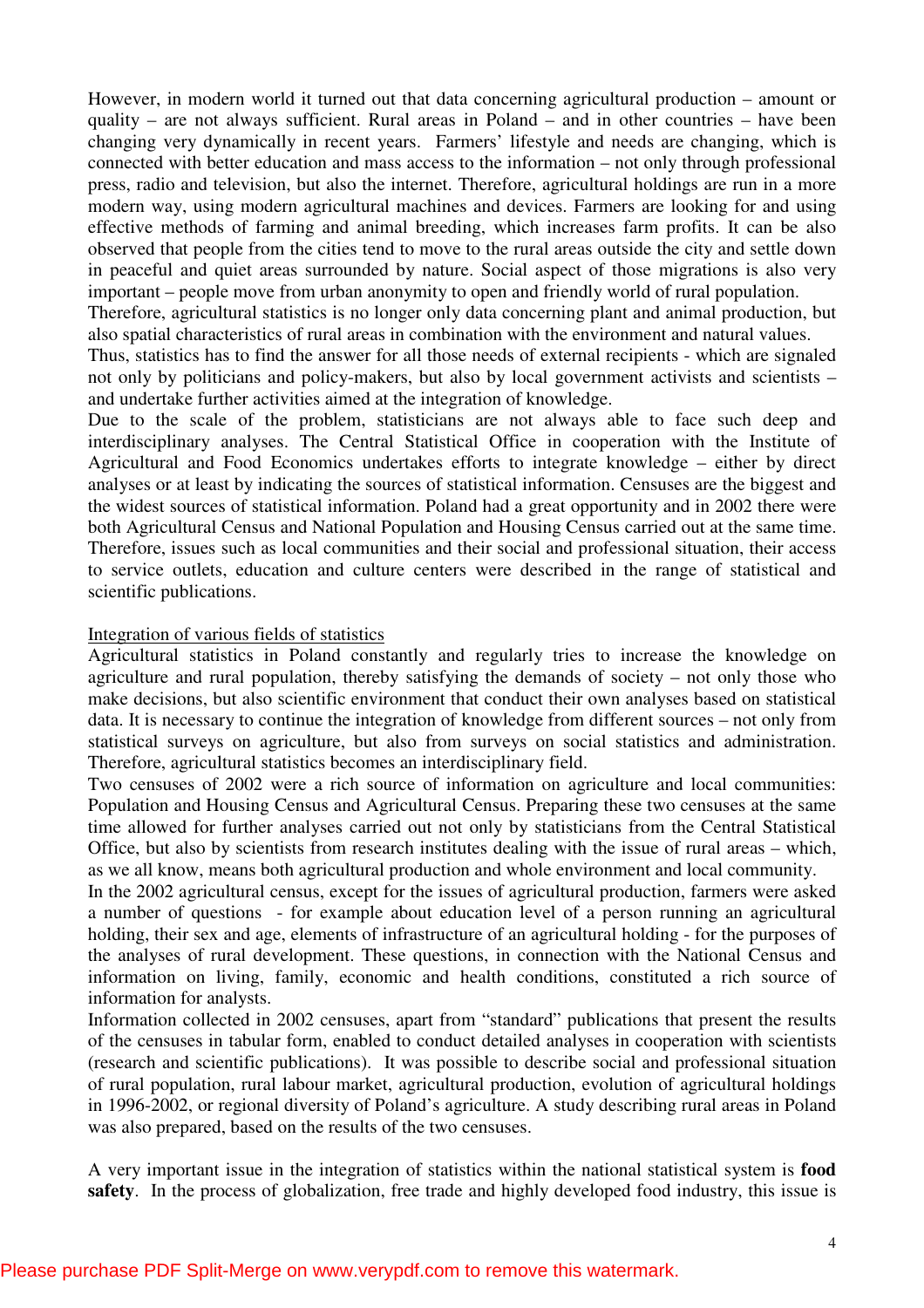now becoming more important, and the process of monitoring and control of safe food starts already in the fields and inside livestock buildings (from farm to fork).

Although this is a small part of a bigger machine that only starts the whole process, it undoubtedly serves as a basis, because without healthy animals and plants all further processes may threaten people's health. This explains why organic products that guarantee long and healthy life arose interest among people from a richer social class.

Such observations and descriptions are also within the interest of statistics; however, a complete analysis of this phenomenon requires the cooperation with external institutions and their participation should be significant. The last change of the name of a department dealing with agricultural statistics to the Department of Agriculture and Food Economy is a proof of the Central Statistical Office's interest to expand the issue. It is expected that the number of agricultural surveys aimed at the integration of all available sources of information on food economy, both from statistical and non-statistical sources, will be increased.

The same refers to **agricultural and environmental statistics**. A scope of indices describing agriculture itself is only a few indices from a full range. Therefore, the cooperation between various fields of statistics and other institutions having knowledge about the environment is a high priority task.

Both examples show that agricultural statistics slowly becomes an interdisciplinary knowledge. Keeping simple quantity registers of what and how much was sowed, what and how many animals were born, how many animals are in a barn and how many are slaughtered is not enough. It is also important to know what is their condition. A question arises whether it is still agricultural statistics? Should not we define once again what is agricultural statistics if more and more is expected from it? Should statistics – as a part of economy statistics – only deal with a quantitative part of agricultural production or should have more of the character of social statistics and focus more on rural population? There are lots of opinions on agriculture, sometimes completely contradictory. The reason for this is that in the case of Poland all postwar rural and agricultural development strategies had to look for a compromise between economic and social goals (Zagadnienia ..., 2007).

The future of agricultural statistics is certainly that of an interdisciplinary field joining information from various fields.

This task – rather at long intervals, but on a large scale – can be supported by censuses. The UN guideline for national census includes a clear recommendation for collecting basic information on agricultural holdings and their users. A professional combination of information from two censuses made at 1-year interval by individual codes (IDs) may contribute to multi sectional analyses. A possibility to add some more information from administration sources is truly a dream of every analyst.

In creating such agricultural statistics we are supported by different institutions. The Institute of Agriculture and Food Economics started working on a concept of research on **socially balanced agriculture**, which means agriculture that fulfills certain threshold values within the economic, environmental and social criteria (Koncepcja badan ..., 2005). This concept will be developed by observing and analyzing empirical data and theoretical studies. Nevertheless, for the time being, income categories were included into the economic characteristics, and the categories being a part of the code of good agricultural practices were included to the environmental characteristics, however legal and administrative criteria will also be taken into account in the case of support from public resources. Social characteristics will include: the value of environmental services created within agriculture, the use of agricultural work resources, contribution to the development or maintenance of economic and social viability of rural areas as well as cultural values.

Selected criteria show that it is necessary to integrate different statistical surveys and information from non-statistical sources as well as – which is obvious – to ensure cooperation between national statistical system and scientific environment.

## Conclusions

Bearing in mind the discussion mentioned above the following questions arise: